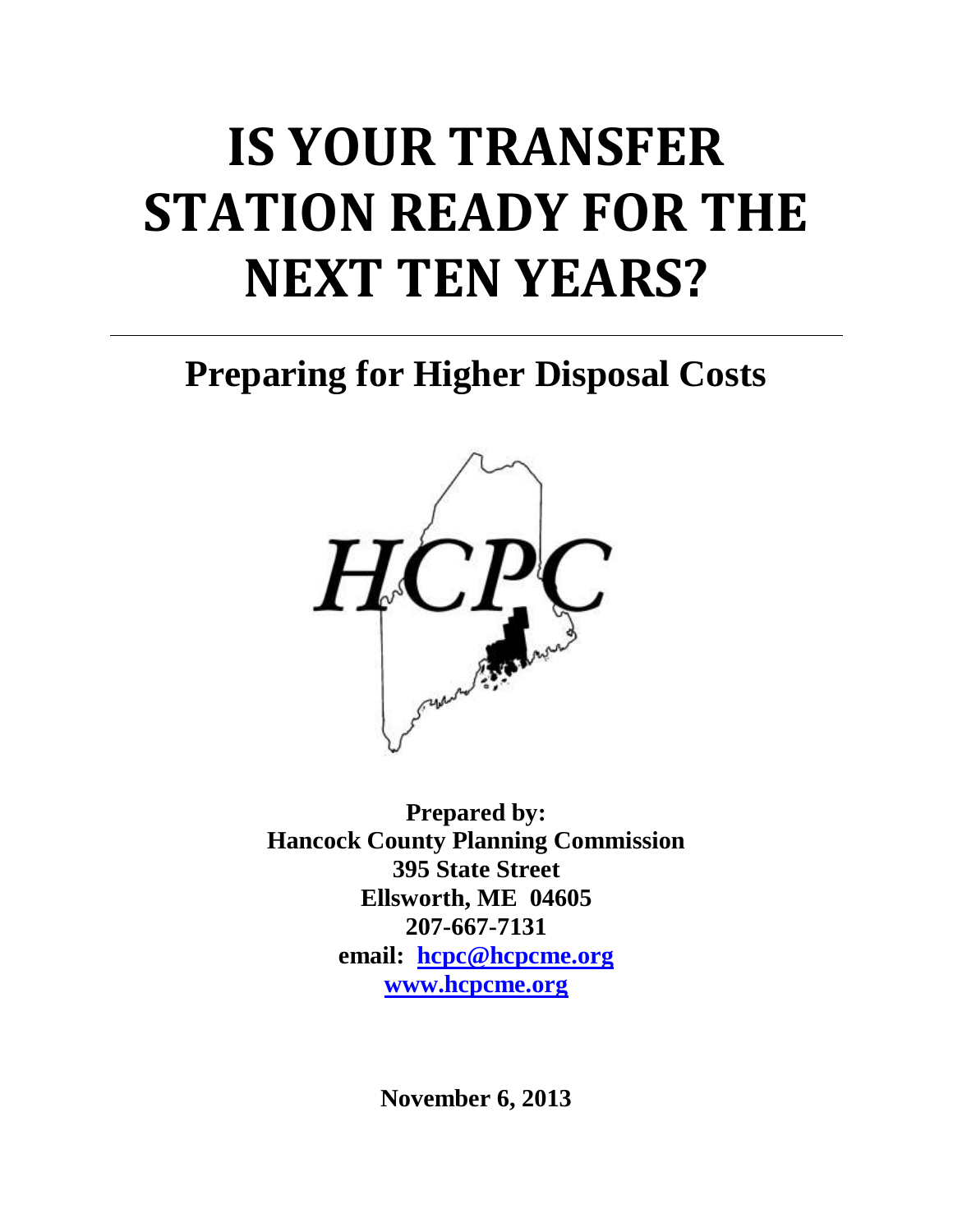## **IS YOUR TRANSFER STATION READY FOR THE NEXT TEN YEARS?**

### **INTRODUCTION**

The economics of solid waste management are changing in Maine for towns that use waste to energy facilities for disposal. Towns are facing higher tipping and disposal fees. Current estimates are that tipping fees for charter members of the PERC incinerator will increase from \$51 a ton in 2013 to \$67 a ton in 2018 when the current operating contract ends. While it is premature to project costs after 2018, further increases are likely.

This report focuses on how higher disposal costs might affect your solid waste management policies and has general suggestions on adjusting your facility's design and operations. Any changes in your transfer station operation procedure and site layout require DEP approval. They must be consistent with chapter 402 of Maine DEP solid waste rules.

Hancock County Planning Commission (HCPC) staff is available to discuss specific needs of your community. These may include, but are not limited to, composting, CDD (Construction and Demolition Debris) management, recycling, and joint efforts with other communities. We can present general ideas on site layout and policies. The actual site plan should be drafted by a licensed design professional. Here are some steps to consider:

#### 1. Estimate the future volume of waste delivered to your facility and its disposal costs.

According to a 2009 study commissioned by the Maine State Planning Office, Maine residents generate an average of 7.5 pounds per person of solid waste per day. This does not include CDD or other forms of bulky waste. This figure can be multiplied by the projected year-round and seasonal population of your town to estimate future volumes. HCPC can help you determine the appropriate population projections to use. If your community has a substantial commercial sector, you will want to estimate future rates of commercial waste.

Your total disposal costs can be estimated by multiplying the volume of waste by the projected PERC tipping fee. Projected hauling costs should also be estimated. These combined costs can help you determine your future disposal costs. These costs can be compared to potential savings from investing in recycling and other solid waste diversion techniques.

The next step is to estimate the projected future recycling rate. According to the Waste Generation and Disposal Capacity Report For 2011, the DEP estimated the average statewide recycling rate at 39.6 percent, which was short of the state goal of 50 percent. The US EPA has estimated that as much as 75 percent of the municipal solid waste stream could be recycled or composted. Recycling rates vary due to prices paid for recycled materials and the capacity of the local solid waste management unit (such as a transfer station) to separate and stockpile materials. Higher disposal fees may make new forms of recycling more attractive. *Transfer stations with relatively little room to store recyclables may want to consider increasing their space or arranging with another solid waste handler to store materials.*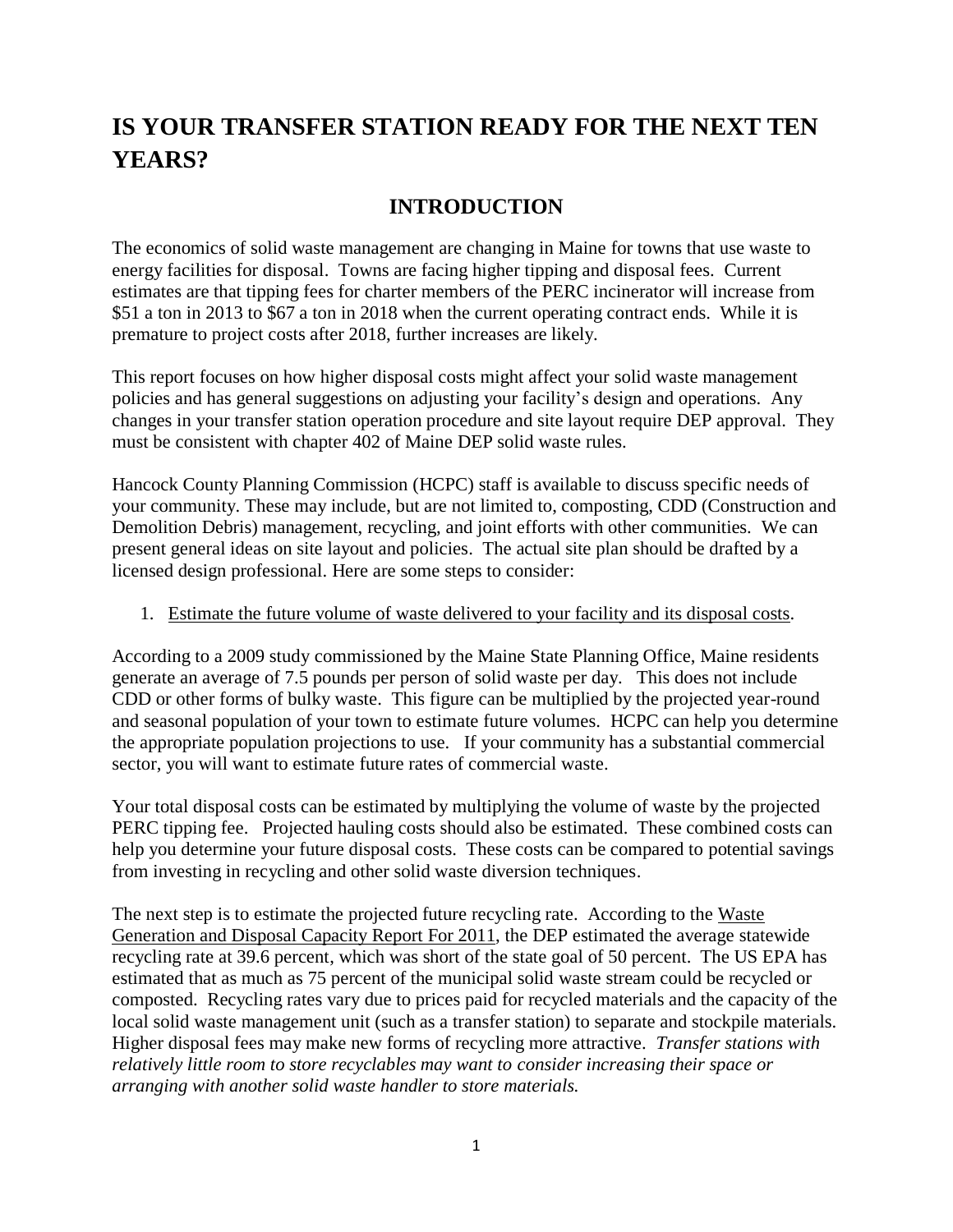In addition to recycling, material diversion measures such as organics composting can affect waste generation rates. According to an analysis by the University of Maine, food residuals account for about 28 percent of the municipal solid waste stream and yard and leaf waste for another 2 percent (see: [http://umaine.edu/wcs/\)](http://umaine.edu/wcs/) As we have discussed in other publications, (see: [www.hcpcme.org/environment\)](http://www.hcpcme.org/environment) there are simplified permitting procedures for farm-based composting. There are also commercial entrepreneurs considering expanded compost facilities. *If your town is not presently exploring composting options, you may want to do so.*

Changes in consumer product packaging can also affect generation rates. More manufacturers are engaging in product stewardship practices. These involve employing "greener" manufacturing techniques and greater use of materials that can be recycled. In 2013 the Maine Legislature enacted a paint stewardship law that requires that paint vendors provide for the return of certain unused paint products. *HCPC will keep towns informed on how the paint stewardship law will affect solid waste management.*

#### 2. Determine what new facilities and services are feasible

You should distinguish between changes planned at the transfer station and those at facilities than handle other portions of the solid waste stream. For example, a compost facility may be operated by a private entrepreneur at a separate location from the transfer station. Similarly, towns may choose not to have a Universal Waste staging area and rely instead on a facility in another town. Those towns contemplating a shift to single-stream recycling may not presently need an expanded facility. This could change if single-stream recycling costs increase.

Facility design must reflect both overall waste generation rate (the average daily volume throughout the year) and peak demand. For example, a summer weekend may generate a higher rate of waste generation than a winter weekday. It is important to avoid customer bottlenecks during periods of peak use. Some suggested features to promote recycling are discussed below. The economics of each town or solid waste management unit will determine which ones are feasible for a given facility. *Due to the many uncertainties in recycling and waste diversion, there are no set formulas to determine what your savings will be.*

a. Swap Shop

A swap shop is a place/building/location at a transfer station or recycling center, where residents can drop off useable items such as clothes, book, equipment, furniture, and construction materials. While some towns have a facility at their transfer station, others have a virtual facility on-line. Biddeford, Saco, and Scarborough share an on-line operation. For more information, see: [www.biddefordmaine.org/index.](http://www.biddefordmaine.org/index)

Each facility needs to develop its own acceptance policies. For example, some do not accept clothes if there is a thrift shop in town. The policies should be posted prominently on the site. Since swap shops tend to attract browsers, they should be located away from the main waste disposal and recyclable materials drop-off sites. This reduces the risk of traffic conflicts with short-term transfer station users.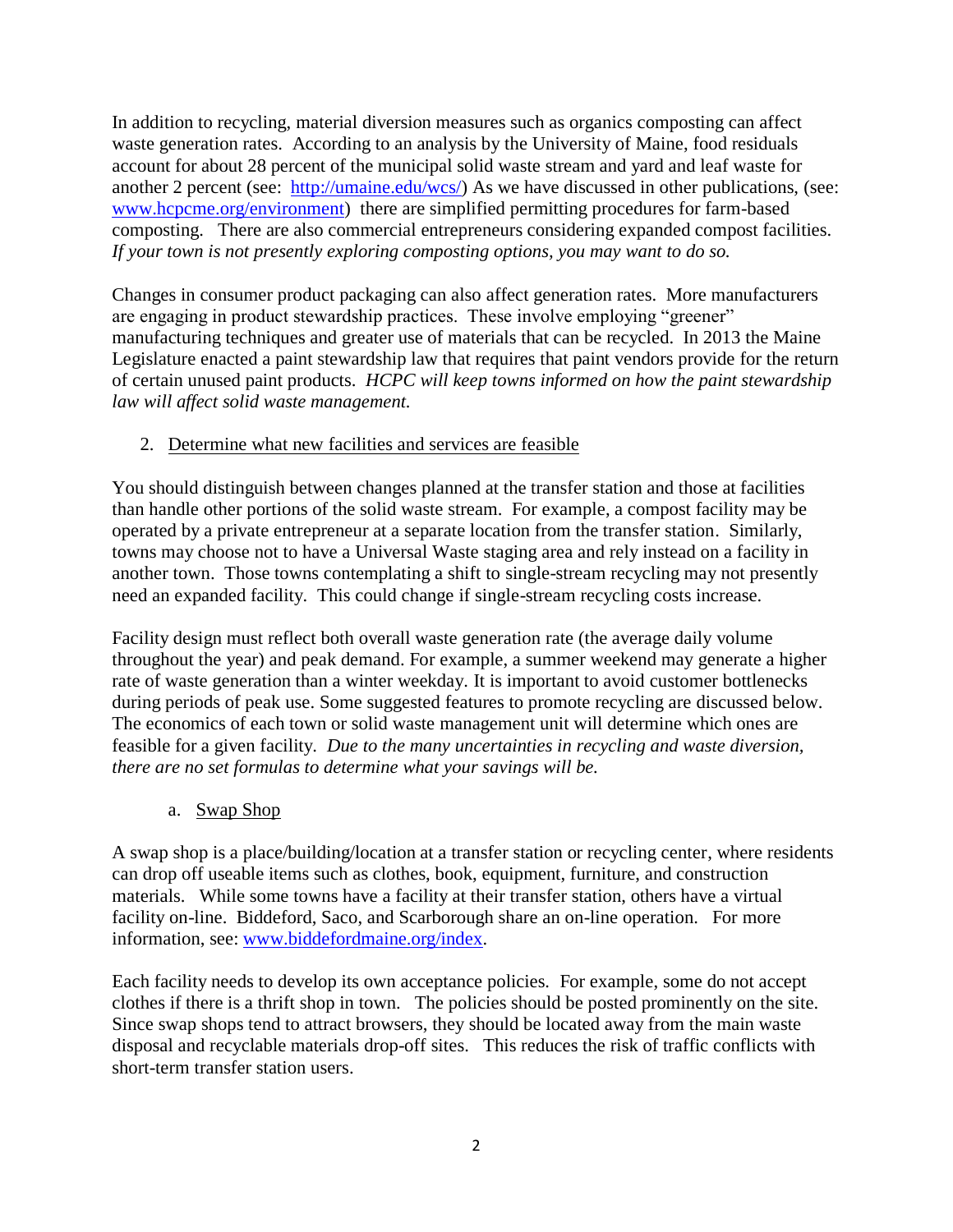#### b. Staging Areas for Recyclable Materials

Recycled materials are used by manufacturers, and as such, the markets for these products are cyclical and prices vary. For example, Maine Resource Recovery Association data show newsprint commanded a price of around \$200 a ton in 1995 but was around \$100 a ton in early 2013. Steel cans were valued at approximately \$300 a ton in 2008 but were worth less than \$25 a ton the following year. Markets for type 1 and 2 plastics are relatively strong, but other forms of plastics are harder to sell. This means that transfer stations must either have room to store materials or make arrangements with a broker to stockpile certain items when prices are low. The site design should promote the easy drop off of various materials by customers. Long lines or narrow, crowded corridors in a recycling center may discourage customers from taking the time to separate materials.

#### c. Compaction equipment and operator training

If a facility is to handle a greater volume of recycled material, it must be assured that its compactors and vehicles have sufficient capacity. This means reviewing capital equipment needs and costs. There costs include equipment operator training. These costs need to be determined as part of the overall cost of recycling.

#### 3. Site Design Considerations

The facility should be designed to assure the smooth flow of residential and commercial traffic. This can involve arranging buildings and roads on the site to eliminate or minimize intersections, the need to back up vehicles, and sharp turns. There needs to be space for vehicles to queue when the incoming traffic flow is greater than the facility's disposal areas can accommodate. Well marked, color-coded traffic routes can help minimize contact between commercial and public vehicles. There should also be a bypass lane reserved for emergency vehicle access.

The transfer station experience should be as "user friendly" as possible. Good signage is helpful as are clear pavement markings, and directions from transfer station staff to indicate proper traffic flow. Signage should also indicate what materials are not accepted. Fact sheets should be available for customers that indicate where and when unacceptable items can be taken.

Self-haulers should have a separate unloading area from large trucks and, if possible, a separate entry lane into the facility. Typically, self-haulers must manually unload the back of a pickup truck, car, or trailer. This process takes longer than the automated dumping of commercial waste collection vehicles and could cause conflicts between small and large vehicles.

While there is no set transfer station building design, there are some EPA-recommended guidelines. For example, an open-sided building is preferred because it saves roll-up door costs and keeps trucks from backing into doorways. Also, a building's open side can include clear spans of up to 200 feet, with depths ranging from 75 feet to 125 feet. Inside the building, the tipping floor is level. Load-out tunnels are below the floor and located outside the building along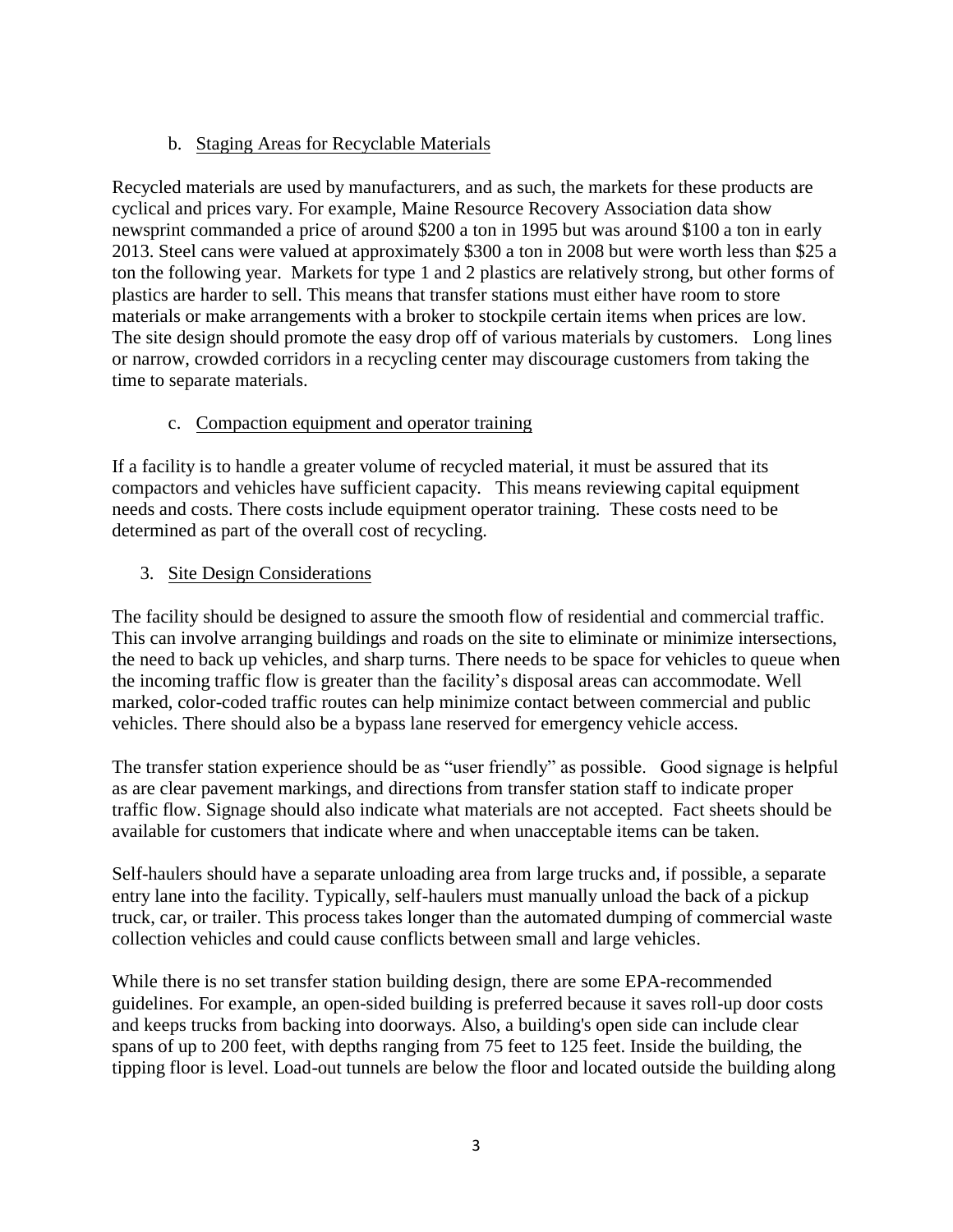the opposite wall from the open side. Push walls are 12 to 14-feet high, and line the three sides and the load-out chutes.

#### 4. Policy Considerations

Changes in solid waste management procedures typically require revisions to solid waste and recycling ordinances. Some towns have enacted mandatory recycling ordinances. Others restrict certain materials from disposal. HCPC has samples of ordinances and can assist in drafting an ordinance appropriate for your community's needs.

Policies frequently need to be supplemented by changes in services. For example, towns that do not normally sponsor bulky waste collection days may want to do so. HCPC has found that periodic bulk sale of backyard compost bins facilitate composting.

#### 5. Public Relations

Public relations occur on several levels. First, there needs to be outreach to the community about proposed changes to solid waste policy. This involves meetings, web postings, and mailings explaining the rationale for the changes and soliciting citizen input. The solid waste committee is a good group to direct this effort.

If a town is in the process of updating its comprehensive plan, it should be sure that solid waste issues are addressed thoroughly. Questions on solid waste could be included in the public opinion survey. Transfer station needs should be included in the capital investment plan.

Second, once the new policies are enacted, information should be distributed to the community that describes the changes. There should be signs prominently displayed at the transfer station and municipal offices. It is helpful to have a transition period of several months before the new policies take effect. Press releases and announcements via social media are also important.

Third, the transfer station personnel need to be able to explain the changes. This will probably involve tactful handling of a few angry customers. If the customer is greeted by a well-run facility and faces minimal delays, fewer complaints are likely.

## **WHOM DO WE CONTACT FOR MORE INFORMATION?**

Feel free to contact Hancock County Planning Commission, 395 State Street, Ellsworth, ME 04605. Telephone: 207-667-7131 e-mail: [hcpc@hcpcme.org](mailto:hcpc@hcpcme.org) [www.hcpcme.org](http://www.hcpcme.org/)